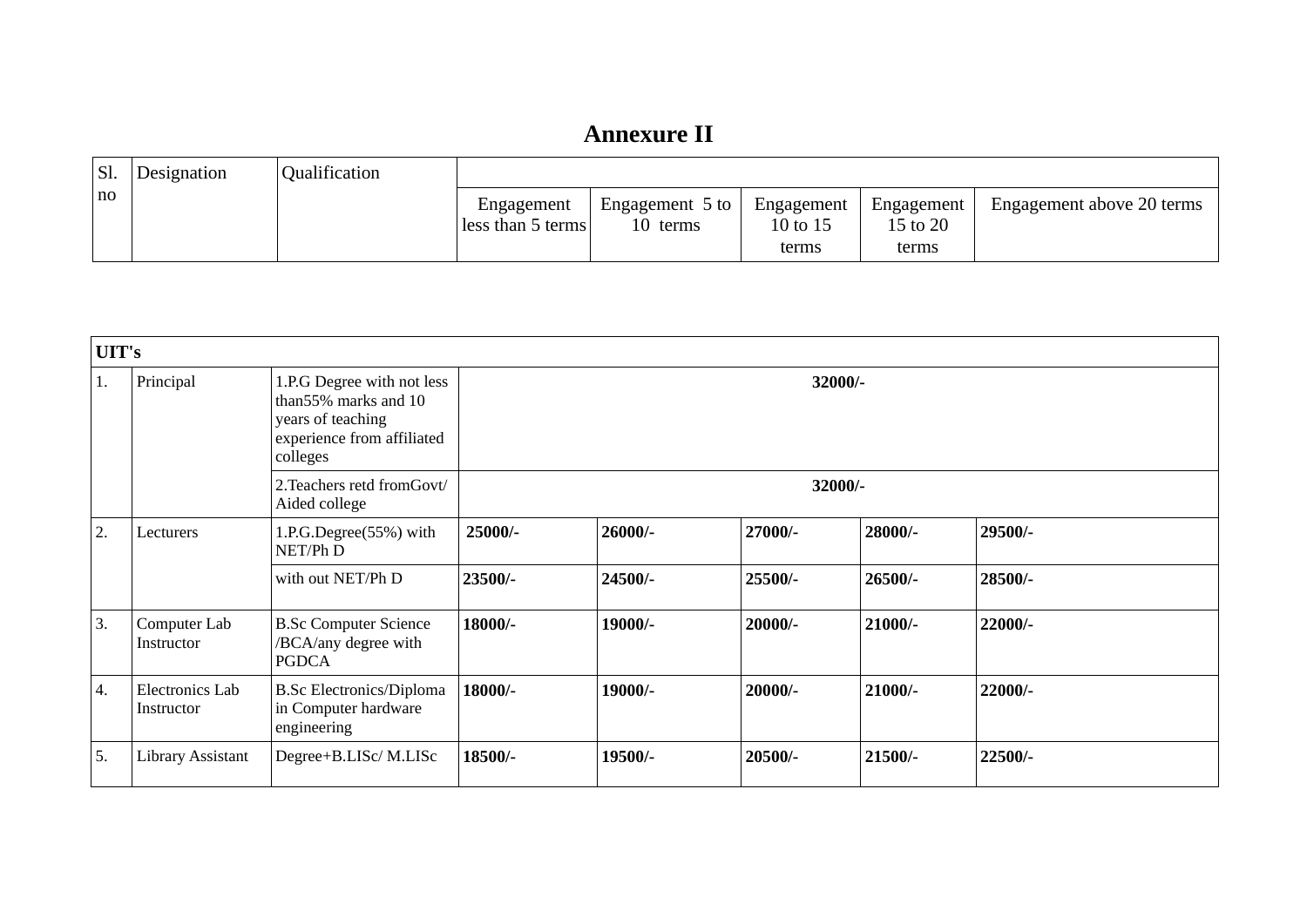| Sl.  | Designation | <b>Qualification</b> |                                 |                             |                                 |                                 |                           |
|------|-------------|----------------------|---------------------------------|-----------------------------|---------------------------------|---------------------------------|---------------------------|
| l no |             |                      | Engagement<br>less than 5 terms | Engagement 5 to<br>10 terms | Engagement<br>10 to 15<br>terms | Engagement<br>15 to 20<br>terms | Engagement above 20 terms |

|     |                                                                                                           | Not having BLISc                            | 17500/- |         |         |         |         |  |
|-----|-----------------------------------------------------------------------------------------------------------|---------------------------------------------|---------|---------|---------|---------|---------|--|
| 6.  | <b>Office Assistant</b>                                                                                   | Degree                                      | 17500/- | 18500/- | 19500/- | 20500/- | 21500/- |  |
| 7.  | <b>Typist</b>                                                                                             | SSLC+Typewriting                            | 17500/- | 18500/- | 19500/- | 20500/- | 21500/- |  |
| 8.  | <b>Clerical Assistant</b>                                                                                 | SSLC(Existing staff)                        | 17000/- |         |         |         |         |  |
| 9.  | Peon                                                                                                      | As per University<br>Qualification          | 15500/- | 16500/- | 17500/- | 18500/- | 19500/- |  |
| 10. | Watchman                                                                                                  | As per University<br>Qualification          | 15500/- | 16500/- | 17500/- | 18500/- | 19500/- |  |
| 11. | Lab Attender                                                                                              | As per University<br>Qualification class IV | 15500/- | 16500/- | 17500/- | 18500/- | 19500/- |  |
| 12  | <b>Locally Employeed</b><br>Lab Attender/<br>Peon/Sweepers/Wat<br>chman/Day<br>Watchman/Night<br>Watchman |                                             |         |         | 11500/- |         |         |  |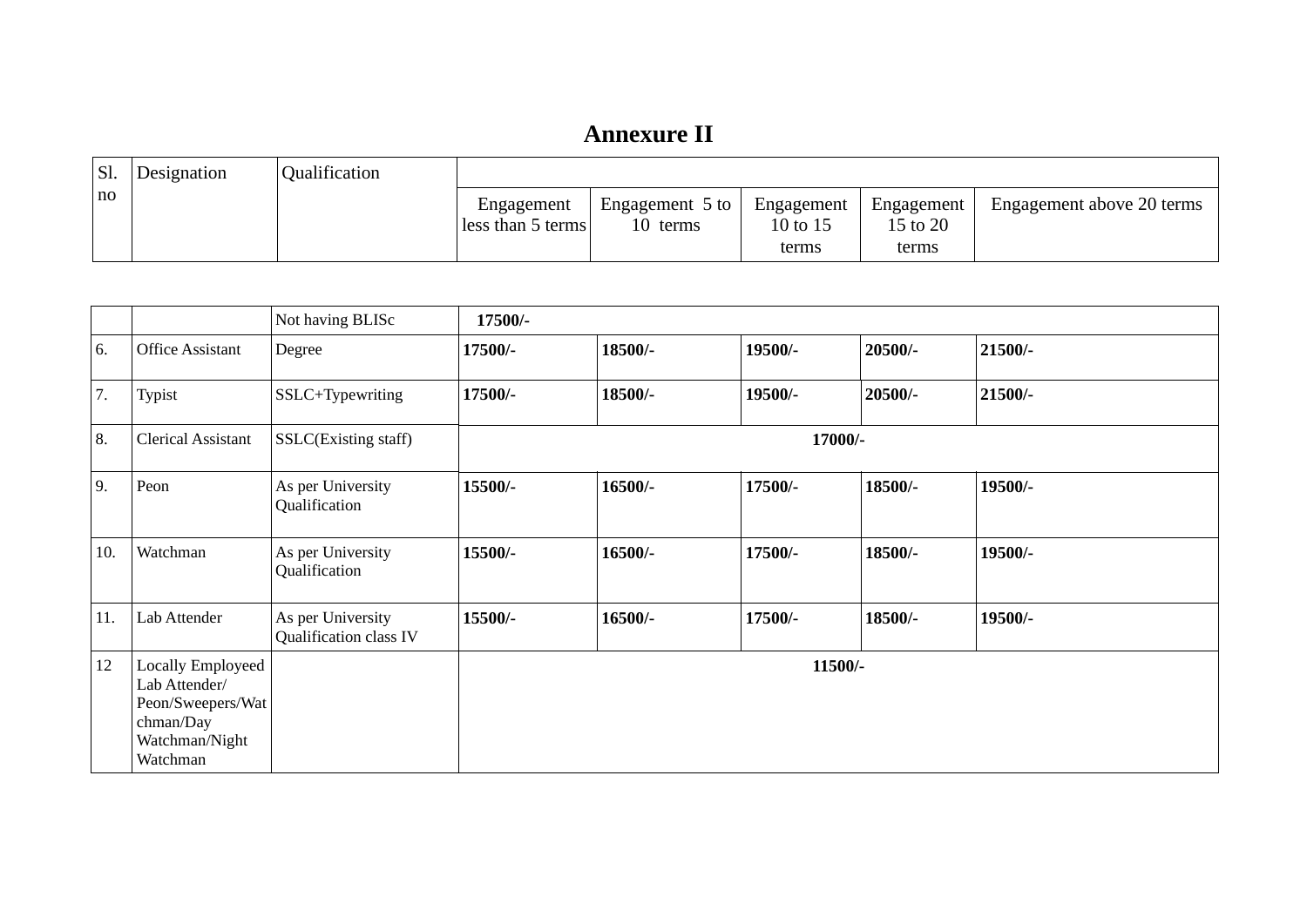| 'Sl. | Designation | Qualification |                                 |                                       |                                 |                                 |                           |
|------|-------------|---------------|---------------------------------|---------------------------------------|---------------------------------|---------------------------------|---------------------------|
| l no |             |               | Engagement<br>less than 5 terms | Engagement $5$ to $\vert$<br>10 terms | Engagement<br>10 to 15<br>terms | Engagement<br>15 to 20<br>terms | Engagement above 20 terms |

| 13.          | Sweepers(full time) $ As$ per University | Qualification class VII<br>standered                                                                                                                                                                                                    | 14500/- | 15500/- | 16500/- | 17500/- | 18500/- |
|--------------|------------------------------------------|-----------------------------------------------------------------------------------------------------------------------------------------------------------------------------------------------------------------------------------------|---------|---------|---------|---------|---------|
| <b>UIM's</b> |                                          |                                                                                                                                                                                                                                         |         |         |         |         |         |
| 14           | Principal                                | P.G Degree with not less<br>than55% marks and 10<br>years of teaching<br>experience from affiliated<br>colleges                                                                                                                         |         |         | 32000/- |         |         |
| 15           | Lecturers                                | First class Masters Degree<br>inbusiness<br>management/administratio<br>n/in a relevant<br>management related<br>discipline or first class in 2<br>years full time PGDM<br>declared equivalent by<br>AIU/accredited by the<br>AICTE/UGC | 26500/- | 27500/- | 28500/- | 29500/- |         |
|              |                                          | Lecturers with NET/Ph D                                                                                                                                                                                                                 | 27000/- | 28000/- | 29000/- | 30000/- |         |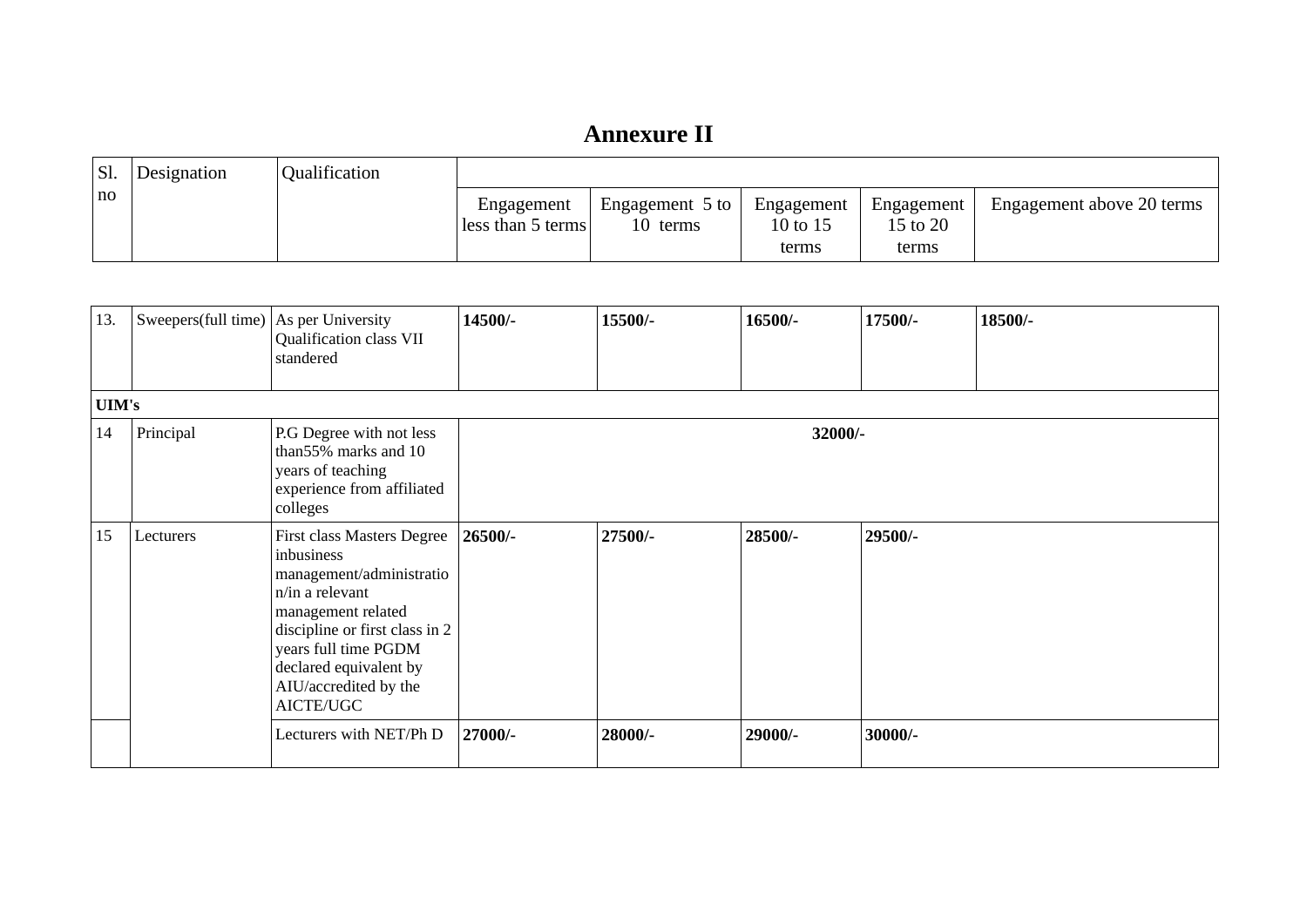| <sup>I</sup> SI. | Designation | Qualification |                                 |                                       |                                 |                                 |                           |
|------------------|-------------|---------------|---------------------------------|---------------------------------------|---------------------------------|---------------------------------|---------------------------|
| no               |             |               | Engagement<br>less than 5 terms | Engagement $5$ to $\vert$<br>10 terms | Engagement<br>10 to 15<br>terms | Engagement<br>15 to 20<br>terms | Engagement above 20 terms |

| 16 | Librarian                                                                              | Degree+B.LISc/M.LISc                                            | 18500/-   | 19500/- | 20500/- | 21500/- | 22500/- |  |
|----|----------------------------------------------------------------------------------------|-----------------------------------------------------------------|-----------|---------|---------|---------|---------|--|
|    | <b>Teacher Education centres</b>                                                       |                                                                 |           |         |         |         |         |  |
| 17 | Assistant Professor   PG Degree in<br>m<br>Vishual/Performing   Arts-55% marks<br>Arts | Music/Vishual/Performing                                        |           | 19500/- |         |         |         |  |
| 18 | <b>Assistant Professor</b><br>in Physical<br>Education                                 | MPEd-55% marks                                                  | 19500/-   |         |         |         |         |  |
| 19 | Academic Co-<br>ordinators                                                             | Former teachers of<br><b>KUCTEs</b> for assisting<br>principals | $20500/-$ |         |         |         |         |  |
|    | <b>University College of Engineering</b>                                               |                                                                 |           |         |         |         |         |  |
| 20 | Assistant Professor   M Tech                                                           |                                                                 | 27500/-   | 34500/- | 35500/- | 37500/- |         |  |
| 21 | Assistant Professor   M Phil<br>in<br>Physics, Chemistry<br>& Mathematics              |                                                                 |           | 26500/- |         |         |         |  |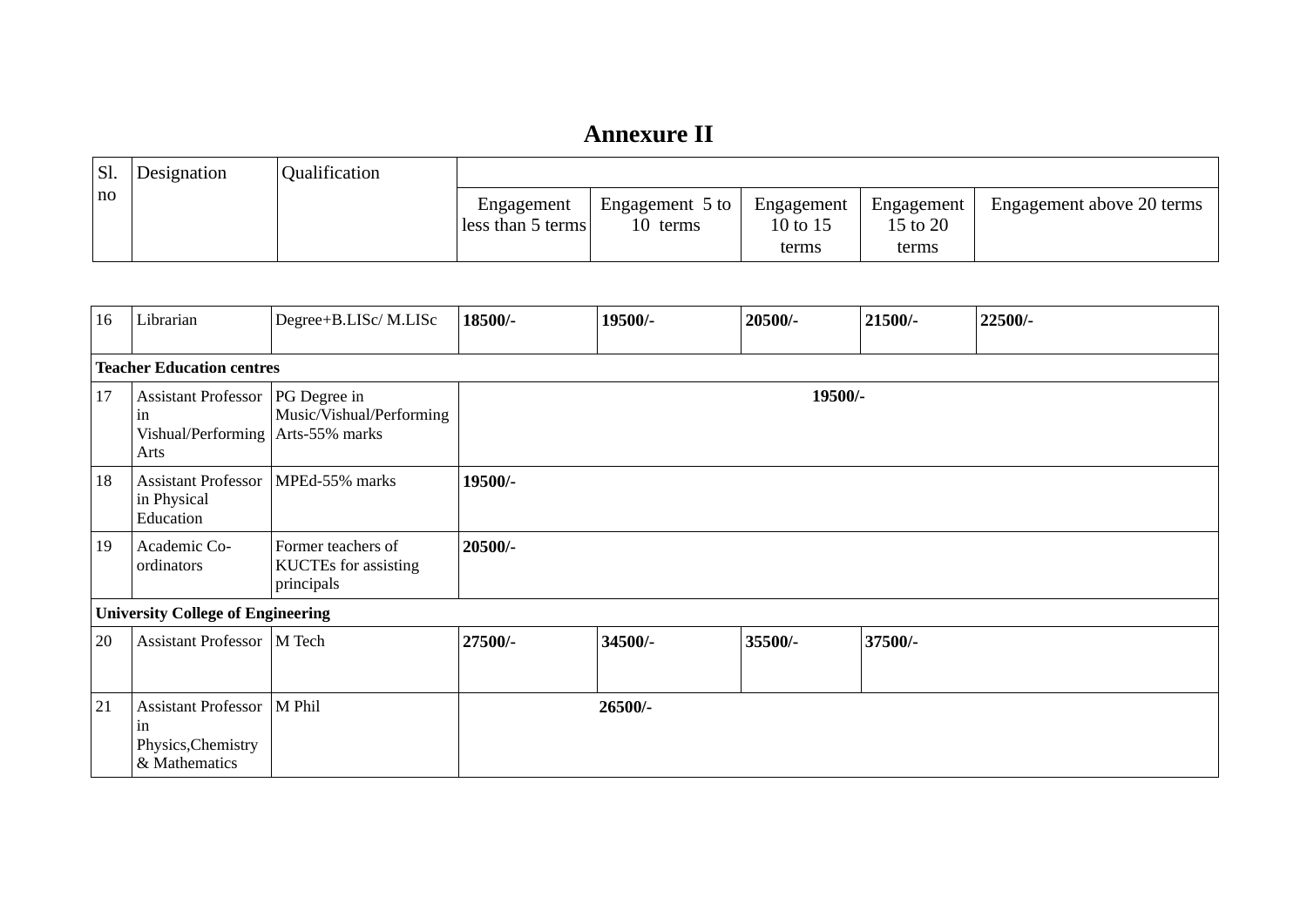| 'Sl. | Designation | Qualification |                                 |                                       |                                 |                                 |                           |
|------|-------------|---------------|---------------------------------|---------------------------------------|---------------------------------|---------------------------------|---------------------------|
| l no |             |               | Engagement<br>less than 5 terms | Engagement $5$ to $\vert$<br>10 terms | Engagement<br>10 to 15<br>terms | Engagement<br>15 to 20<br>terms | Engagement above 20 terms |

| 22 | Assistant Professor   Ph.D/NET<br><sub>in</sub><br>Physics, Chemistry<br>& Mathematics        |                                                                                              | 27500/-   | 28500/- | 33500/- | 34000/- |
|----|-----------------------------------------------------------------------------------------------|----------------------------------------------------------------------------------------------|-----------|---------|---------|---------|
| 23 | Assistant Professor   M.Sc/PG without<br><sub>in</sub><br>Physics, Chemistry<br>& Mathematics | NET/Ph.D                                                                                     | 26500/-   |         |         |         |
| 24 | Instructor                                                                                    | Degree in Engineering or a<br>first class Diploma in<br>concerned branch                     | 18500/-   | 19500/- | 20500/- | 21500/- |
| 25 | Tradesman/Lab<br>Assistant                                                                    | <b>SSLC, NCVT</b> certificate                                                                | 17500/-   | 18500/- | 19500/- | 20500/- |
| 26 | Principal                                                                                     | Ph.D with first class<br>degree at bachelors or<br>master level in<br>Engineering/technology | $61000/-$ |         |         |         |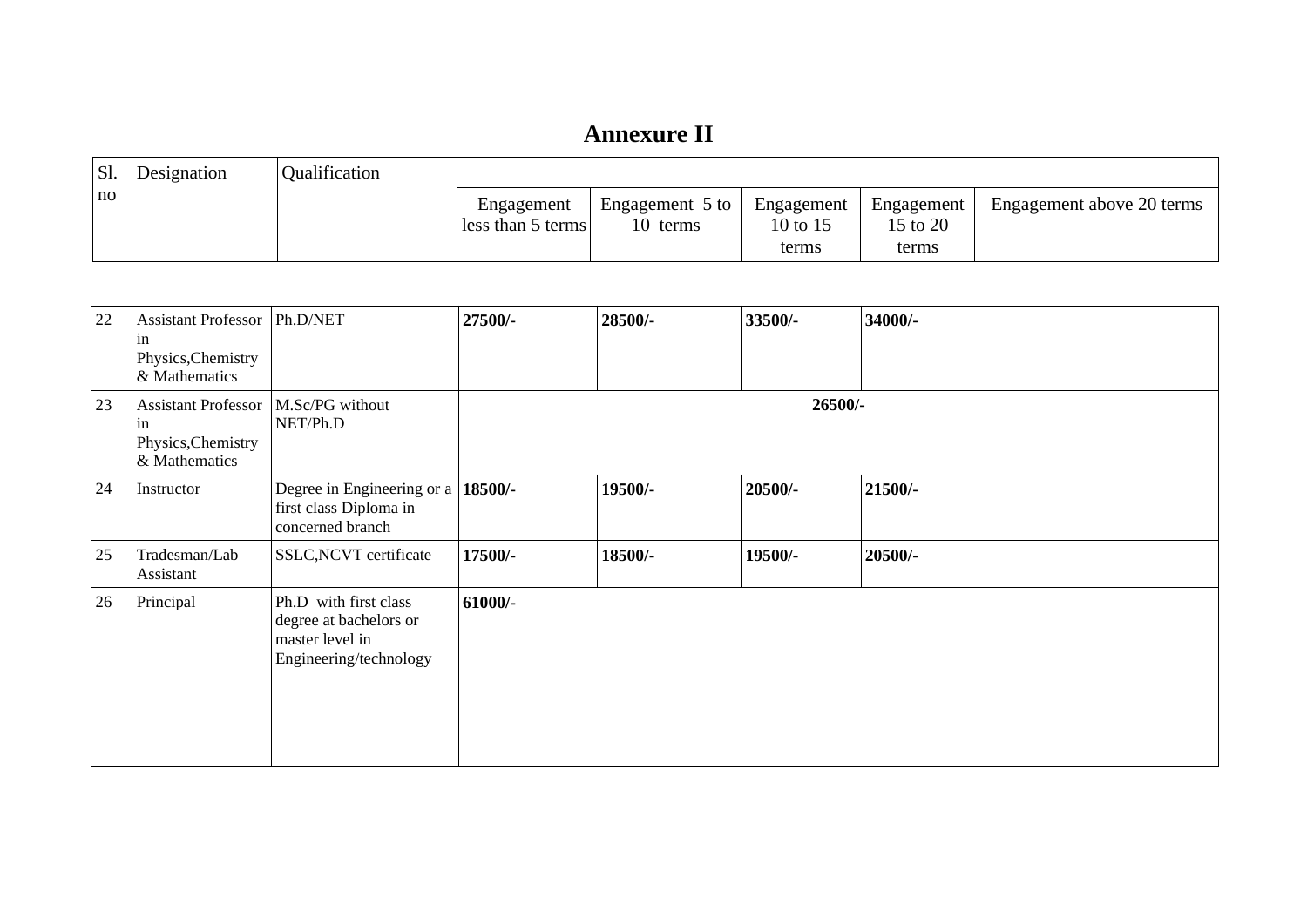| Sl.  | Designation | <b>Qualification</b> |                                 |                                       |                                 |                                 |                           |
|------|-------------|----------------------|---------------------------------|---------------------------------------|---------------------------------|---------------------------------|---------------------------|
| l no |             |                      | Engagement<br>less than 5 terms | Engagement $5$ to $\vert$<br>10 terms | Engagement<br>10 to 15<br>terms | Engagement<br>15 to 20<br>terms | Engagement above 20 terms |

|    | CACEE(Expenditure met from CACEE Fund) |                                                                 |           |  |  |  |
|----|----------------------------------------|-----------------------------------------------------------------|-----------|--|--|--|
| 27 | <b>Students</b><br>Counsellor          | P.G Degree in First Class,<br>Diploma in Nonformal<br>Education | $21000/-$ |  |  |  |

Remuneration of Guest Lecturers as detailed below:-

| <b>Description of Course</b> |                  | Rate / Hour | Ceiling / Per month |  |
|------------------------------|------------------|-------------|---------------------|--|
| <b>UG</b> Courses            | With NET/Ph.D    | $Rs.500/-$  | Rs.22000/-          |  |
|                              | Without NET/Ph.D | $Rs.400/-$  | Rs.19200/-          |  |
| <b>PG</b> Courses            | With $NET/Ph.D$  | $Rs.600/-$  | Rs.25800/-          |  |

\***Those who are not having** *NET/Ph.D qualification shall not be engaged as Guest Lecturers for PG Courses*

 **Sd/- S.Hari Kumar Deputy Registrar(Admn I) For Registrar**